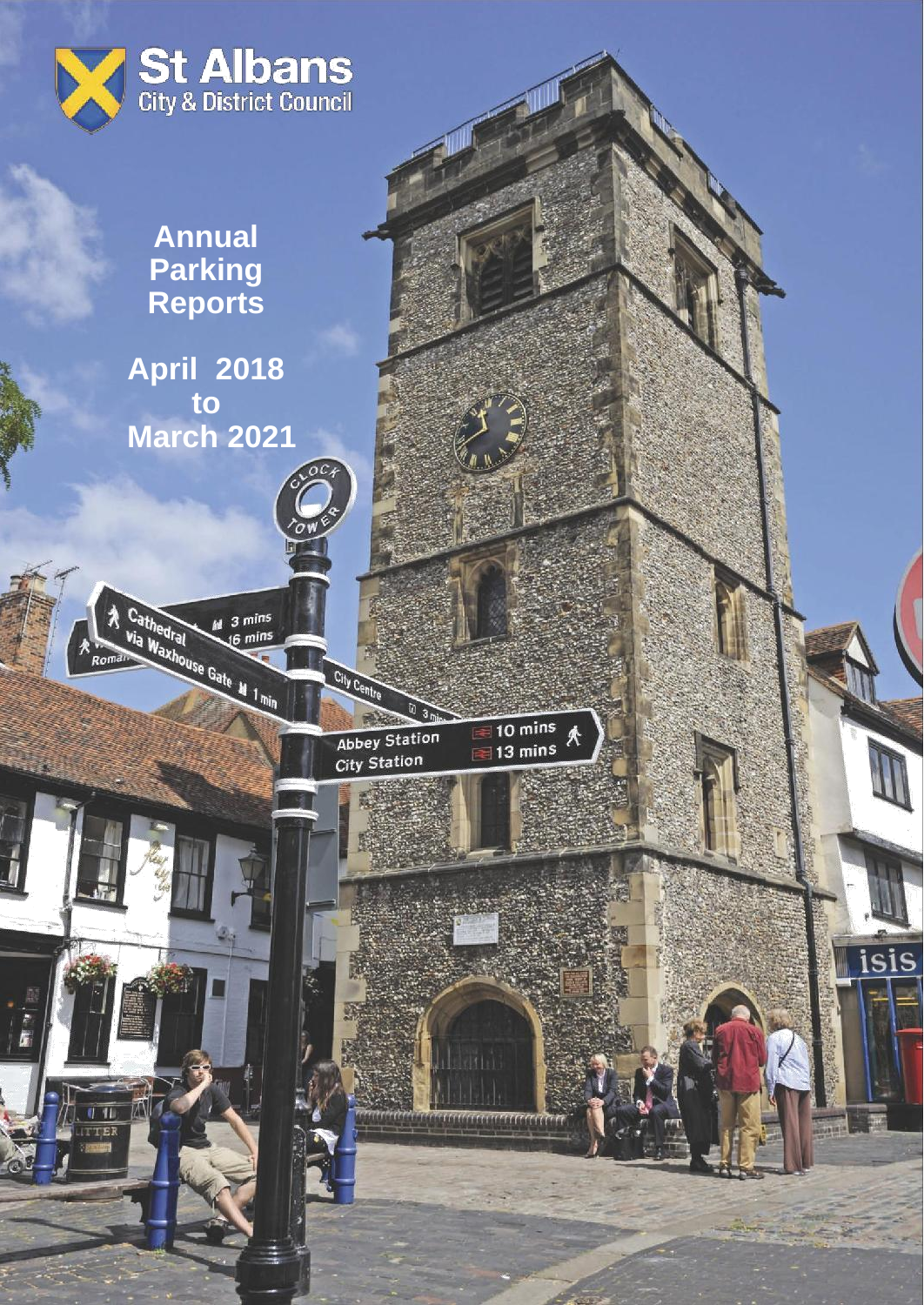

# **Annual Parking Reporting- April 2018 to March 2021**

Under the terms of the statutory guidance issued by the Secretary of State for Transport, Parking Enforcement Authorities are required to produce reports detailing its enforcement activities under Part 6 of the Traffic Management Act 2004. This is to promote openness with a better understanding of enforcement and why it is carried out. The Traffic Management Act 2004 came into effect on the 31<sup>st</sup> March 2008. All parking Authorities and drivers are obliged to follow it when dealing with parking enforcement matters.

This report covers the period 1 April 2018 to 31 March 2021.

## **Introduction**

St Albans City and District Council act as the Enforcement Authority for our off- street car parks. Under an Agency Agreement with Hertfordshire County Council we also act as the Enforcement Authority for on-street restrictions and parking control across the District.

The attractiveness of St Albans as a retail centre and tourist attraction, along with the drive to support its economy, has led to increasing pressures on parking in and around the District. An average of 30,513 cars per week use the district's public car parks, equating to around 1,525,650 per year and this level of vehicular activity needs to be managed effectively.

Our annual report sets out facts and figures relating to the Councils parking services activity. It is important to keep in mind why the Council manages parking in the first place. The Council seeks to maintain a balance between different driver demands– residents, visitors, businesses, disabled drivers and so on. This also needs to be balanced with the statutory duty placed upon the Council to take parking enforcement action against vehicles who park in contravention of the regulations in an effort to change driver behaviour.

We would like nothing more than to see driver compliance with the law and therefore not have to issue a single parking ticket. However the reality is that some drivers do contravene the law.

Alongside this is the aim of sustainability by trying to achieve efficient movement of vehicles throughout the District where inconsiderate parking can contribute to congestion, danger to the pedestrian public and increased pollution. The efficiency of our road network has clear links to minimising the wider impacts of traffic on poor air quality and the health of people.

Our main aims are to;

- Manage our finite kerb space due to high levels of vehicle ownership.
- Educate and change driver behaviour.
- Ensure we manage our parking resources effectively.
- Provide Controlled Parking where appropriate by following legislation.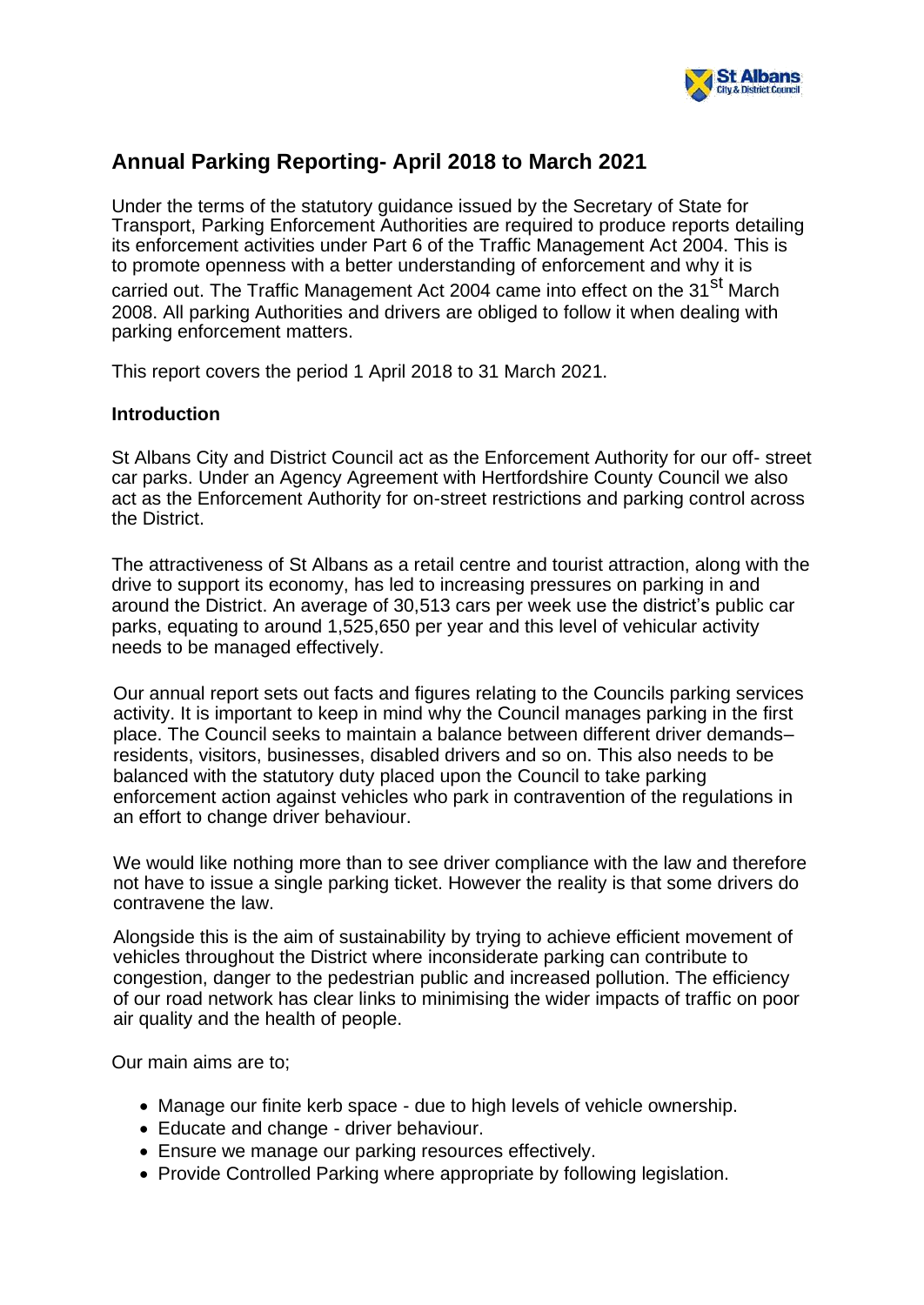

- Provide clean and safe car parking facilities.
- Maintain a flexible parking service to allow for development over the longer term.
- Treat all those who contact us with courtesy.
- Help all those who contact us to understand the parking process.
- Operate the parking service with due diligence in line with the law.
- Consider each and every challenge to a parking ticket upon its merits in line with the relevant legislation.

### **Background**

St Albans City and District Council has been undertaking Parking Enforcement since October 2004 using statutory powers granted by the Secretary of State for Transport under the Traffic Management Act 2004 via an agreement with the Highways Authority – Hertfordshire County Council.

From October 2004 to October 2019 our enforcement services were provided by NSL and our car parks management provided by NCP under a partnership contract.

Since October 2019 Parking Services has been delivered in-house directly by St Albans City & District Council

The main services are;

- Maintenance and management of car parks across the District
- Active kerb side and highway management
- Maintenance of our infrastructure
- Administration of the St Albans District permits scheme
- Administration of the parking appeals process
- Parking Enforcement Services across the District
- Consideration and implementation of parking controls

### **Car Parks**

Car parks need to be safe, clean and well maintained to be attractive to motorists and 14 of our car parks have received the Park Mark Safer Parking Award.

Further details can be found using the following link

<https://www.parkmark.co.uk/about-the-safer-parking-scheme>

Full details of our car parks and other information relating to parking can be found at;

<https://www.stalbans.gov.uk/car-parks-and-street-pay-and-display>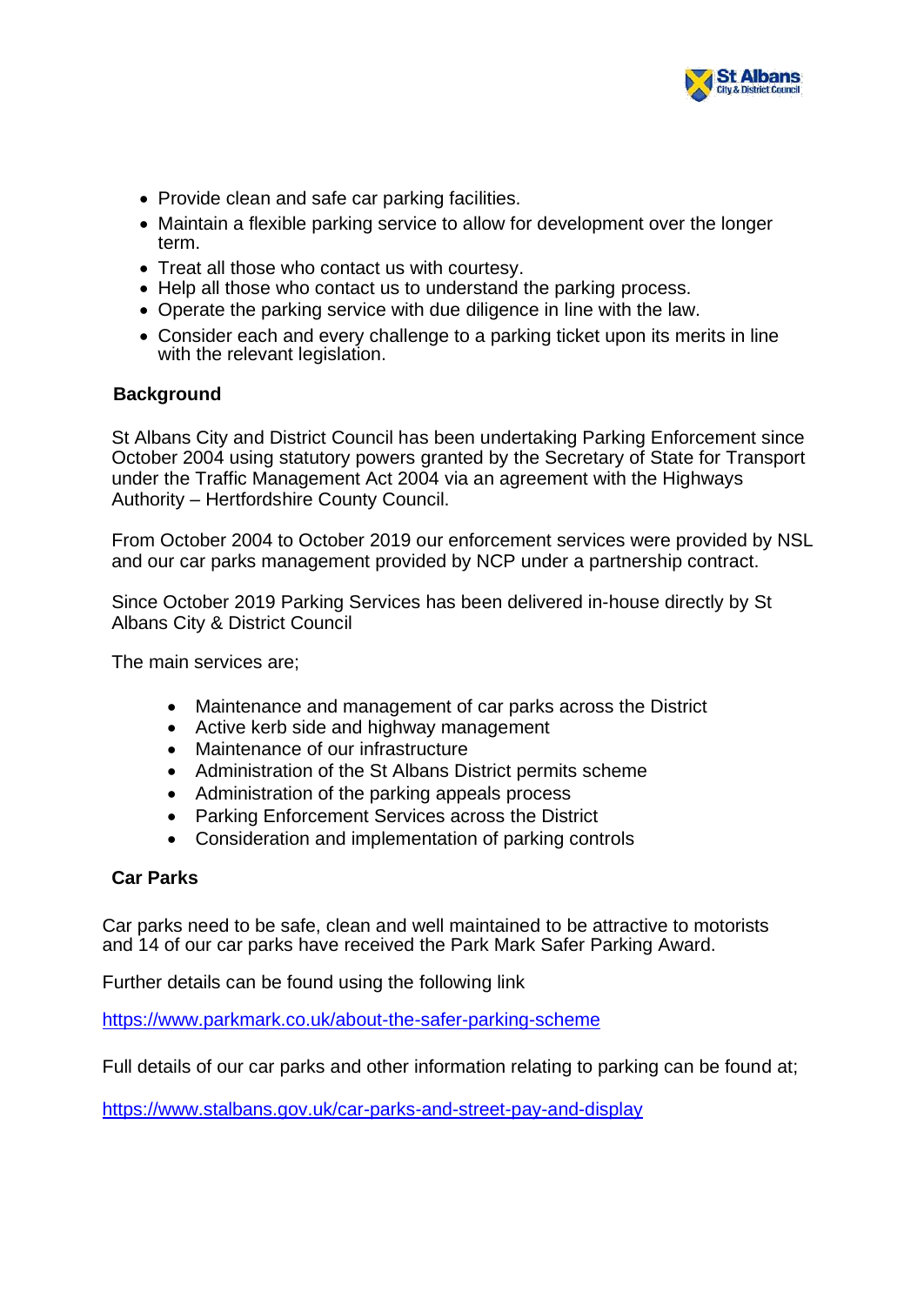## **Interesting Facts**

- $\bullet$  Hertfordshire has the 4<sup>th</sup> largest car ownership in England
- 82% of households have access to one or more cars
- 41% of households have access to two or more cars
- 9% have access to 3 or more cars
- Within the St Albans District 44% of all travel journeys made are less than 3 miles
- Less than a third of journeys are made by cycling or walking
- Commuting to work by car accounts for 60% of all journeys
- Over 1.5 million vehicles use St Albans car parks each year

With this level of vehicle activity the Council have a crucial part to play in ensuring that we keep traffic flowing, reduce pollution and reduce accidents. Inconsiderate parking does impact on the ability to get to grips with the issues surrounding car ownership. Our aim is to change negative driver behaviours where appropriate.

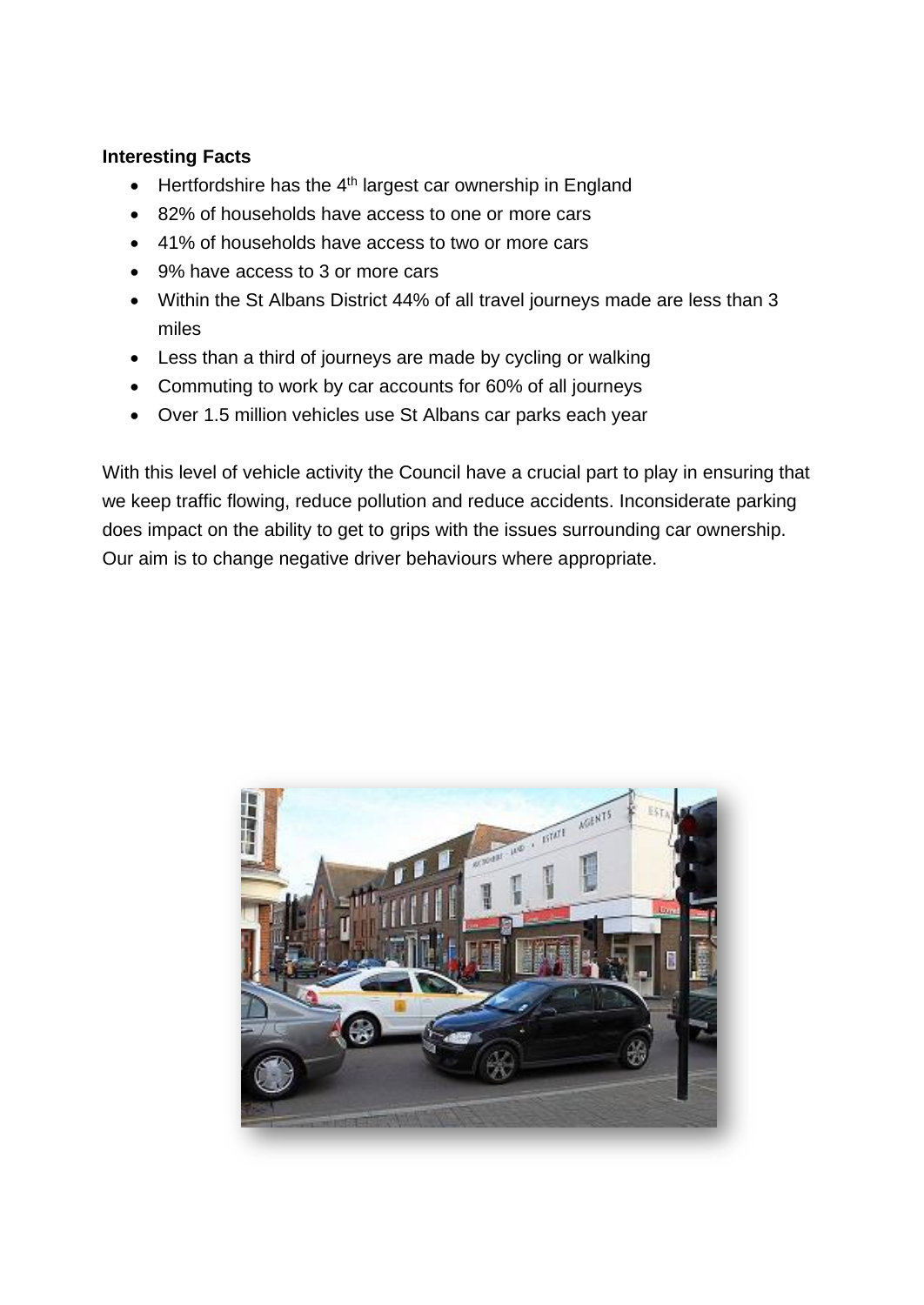

### **Traffic Management Act 2004**

In March 2008 the Traffic Management Act 2004 (TMA 2004) came into effect. This replaced the Road Traffic Act 1991(RTA 1991) under which the District enforced since October 2004. The Council uses Civil Enforcement Officers to enforce parking restrictions throughout the District. This includes St Albans, Harpenden, London Colney, Wheathampstead and surrounding areas. This also includes the enforcement of all off-street car parks owned by the Council.

The two main differences that affect motorists who park in contravention of the regulations under the Traffic Management Act 2004 are:

- 1. Some Penalty Charge Notices (PCNs) were reduced. There are now two different charge levels of PCN (known as differential charging), for example a vehicle parked on a yellow line restriction will be issued a PCN at the higher rate of £70 (£35 if paid *within* 14 days) whilst a vehicle parked over time in an off street car park is not deemed to be as serious a contravention and would therefore be issued with a PCN at the lower rate of £50 (£25 if paid *within* 14 days).
- 2. The other main difference between the Road Traffic Act 1991 (RTA 1991) and the Traffic Management Act 2004 (TMA 2004) is that if a motorist returned to their vehicle and drove away before a PCN was fixed to the vehicle or handed to the driver, the PCN was not deemed to be issued under the RTA 1991. However, under the TMA 2004, from 31<sup>st</sup> March 2008, a PCN may be issued through the post if the vehicle drives away before the PCN is attached to the vehicle or handed to the driver.

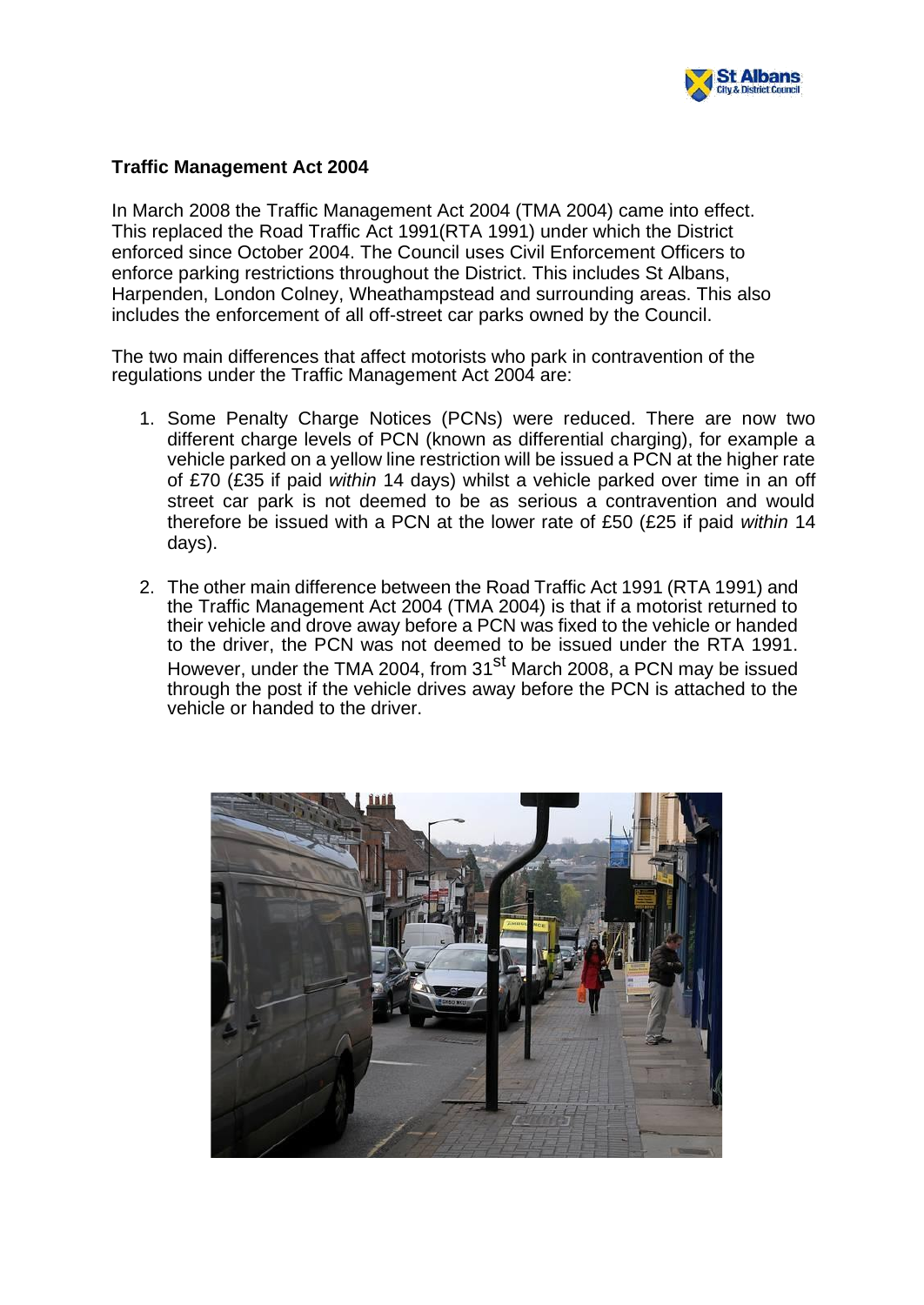

## **Statistical Information Relating to Penalty Charge Notices**

Penalty Charge Notice (PCNs) information;

|                 |                                                                                   | 01/04/18<br>to    |
|-----------------|-----------------------------------------------------------------------------------|-------------------|
| 1               | <b>Higher Level PCNs served</b>                                                   | 31/03/19<br>11684 |
| $\overline{2}$  | Lower Level PCNs served                                                           | 6283              |
| 3               | Number of PCNs paid                                                               | 15119             |
| 4               | <b>Payment Rate</b>                                                               | 84.15%            |
| 5               | PCNs paid at discount rate                                                        | 5307              |
| 6               | PCNs paid at full charge before Charge Certificate                                | 9812              |
| $\overline{7}$  | PCNs paid after service of Charge Certificate                                     | 280               |
| 8               | PCNs paid after issue of Warrant                                                  | 359               |
| 9               | Number of PCNs against which an informal or formal<br>representation was made     | 3773              |
| 10 <sup>1</sup> | Number of PCNs cancelled as a result of an informal or<br>formal representation   | 1579              |
| 11              | Number of cases subject to adjudication at the Traffic<br><b>Penalty Tribunal</b> | 36                |
| 12              | Number of PCNs registered at the Traffic Enforcement<br>Centre                    | 1742              |
| 13              | Number of vehicles immobilized (clamped)*                                         | N/A               |
| 14              | Number of vehicles removed (towed away)*                                          | N/A               |

**\***St Albans City & District Council do not currently clamp or remove vehicles when parked in contravention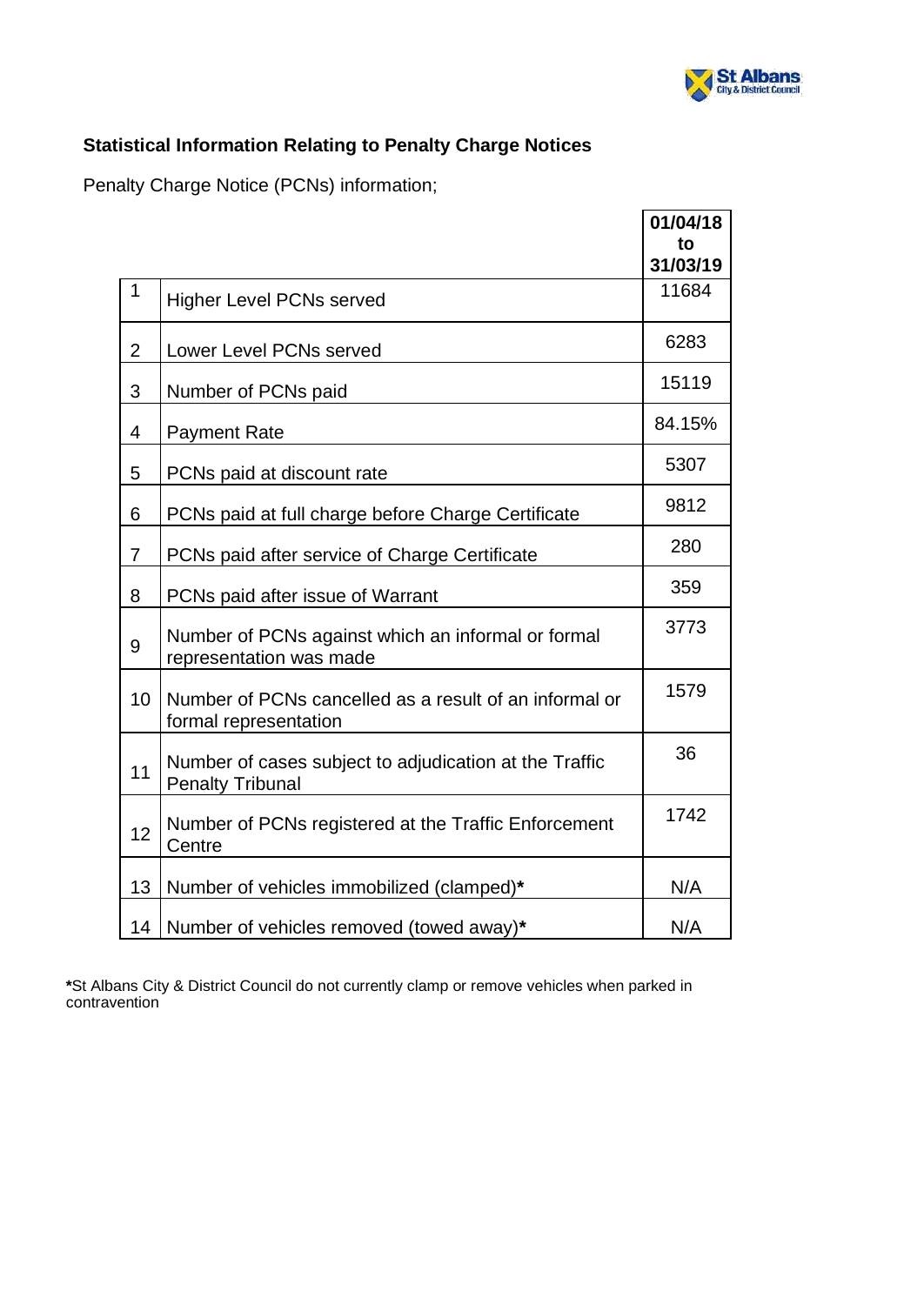

# **Statistical Information Relating to Penalty Charge Notices**

Penalty Charge Notice (PCNs) information;

|                |                                                                                   | 01/04/19<br>to<br>31/03/20 |
|----------------|-----------------------------------------------------------------------------------|----------------------------|
| 1              | <b>Higher Level PCNs served</b>                                                   | 8309                       |
| $\overline{2}$ | Lower Level PCNs served                                                           | 2991                       |
| 3              | Number of PCNs paid                                                               | 9263                       |
| 4              | <b>Payment Rate</b>                                                               | 81.97%                     |
| 5              | PCNs paid at discount rate                                                        | 2469                       |
| 6              | PCNs paid at full charge before Charge Certificate                                | 6794                       |
| $\overline{7}$ | PCNs paid after service of Charge Certificate                                     | 344                        |
| 8              | PCNs paid after issue of Warrant                                                  | 298                        |
| 9              | Number of PCNs against which an informal or formal<br>representation was made     | 3205                       |
| 10             | Number of PCNs cancelled as a result of an informal or<br>formal representation   | 1079                       |
| 11             | Number of cases subject to adjudication at the Traffic<br><b>Penalty Tribunal</b> | 42                         |
| 12             | Number of PCNs registered at the Traffic Enforcement<br>Centre                    | 1187                       |
| 13             | Number of vehicles immobilized (clamped)*                                         | N/A                        |
| 14             | Number of vehicles removed (towed away)*                                          | N/A                        |

**\***St Albans City & District Council do not currently clamp or remove vehicles when parked in contravention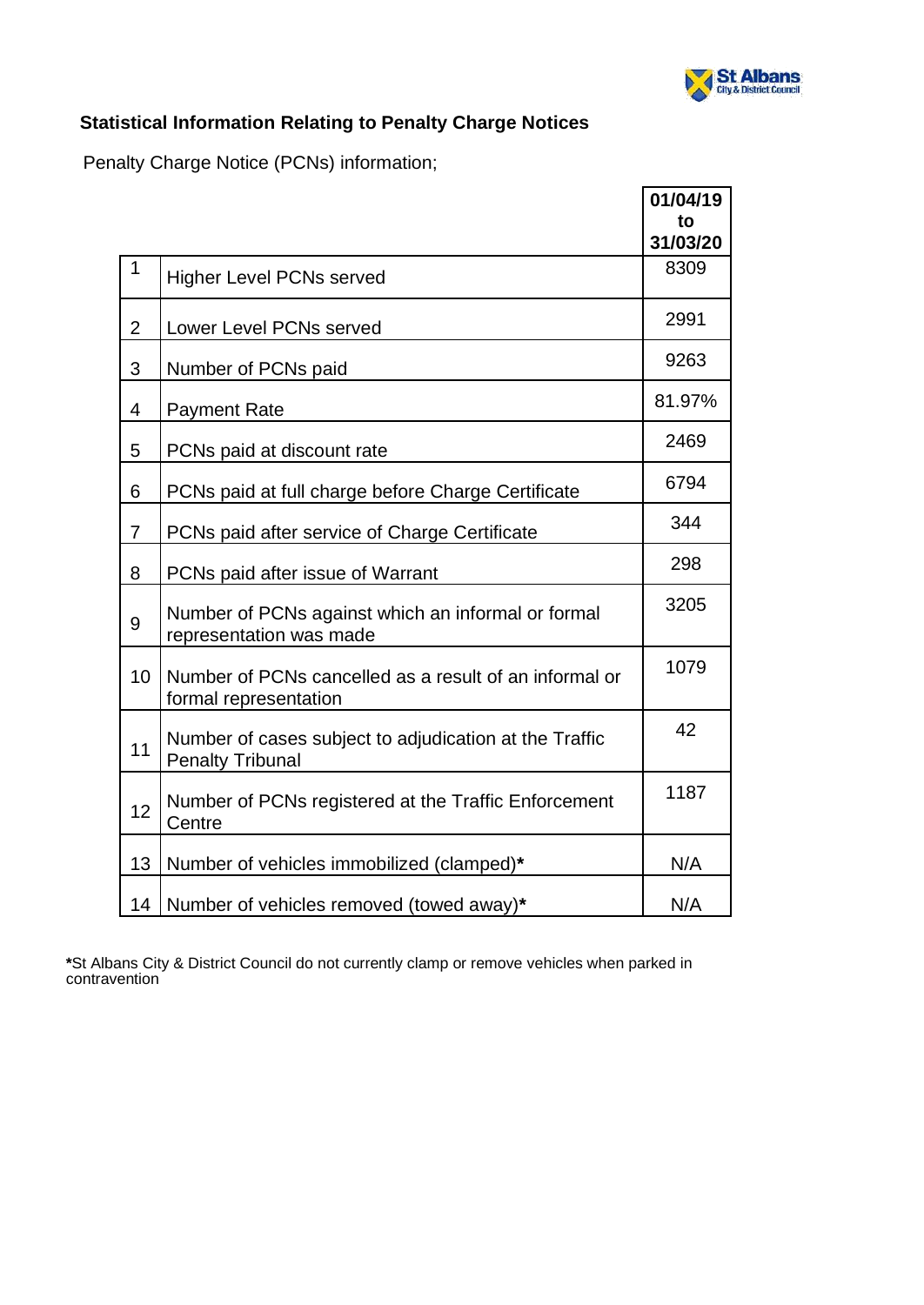# **Statistical Information Relating to Penalty Charge Notices**

Penalty Charge Notice (PCNs) information;

|                |                                                                                   | 01/04/20<br>to<br>31/03/21 |
|----------------|-----------------------------------------------------------------------------------|----------------------------|
| 1              | <b>Higher Level PCNs served</b>                                                   | 4963                       |
| $\overline{2}$ | Lower Level PCNs served                                                           | 3110                       |
| 3              | Number of PCNs paid                                                               | 6316                       |
| 4              | <b>Payment Rate</b>                                                               | 78.24%                     |
| 5              | PCNs paid at discount rate                                                        | 2454                       |
| 6              | PCNs paid at full charge before Charge Certificate                                | 3862                       |
| $\overline{7}$ | PCNs paid after service of Charge Certificate                                     | 201                        |
| 8              | PCNs paid after issue of Warrant                                                  | 161                        |
| 9              | Number of PCNs against which an informal or formal<br>representation was made     | 2809                       |
| 10             | Number of PCNs cancelled as a result of an informal or<br>formal representation   | 1079                       |
| 11             | Number of cases subject to adjudication at the Traffic<br><b>Penalty Tribunal</b> | 25                         |
| 12             | Number of PCNs registered at the Traffic Enforcement<br>Centre                    | 625                        |
| 13             | Number of vehicles immobilized (clamped)*                                         | N/A                        |
| 14             | Number of vehicles removed (towed away)*                                          | N/A                        |

**\***St Albans City & District Council do not currently clamp or remove vehicles when parked in contravention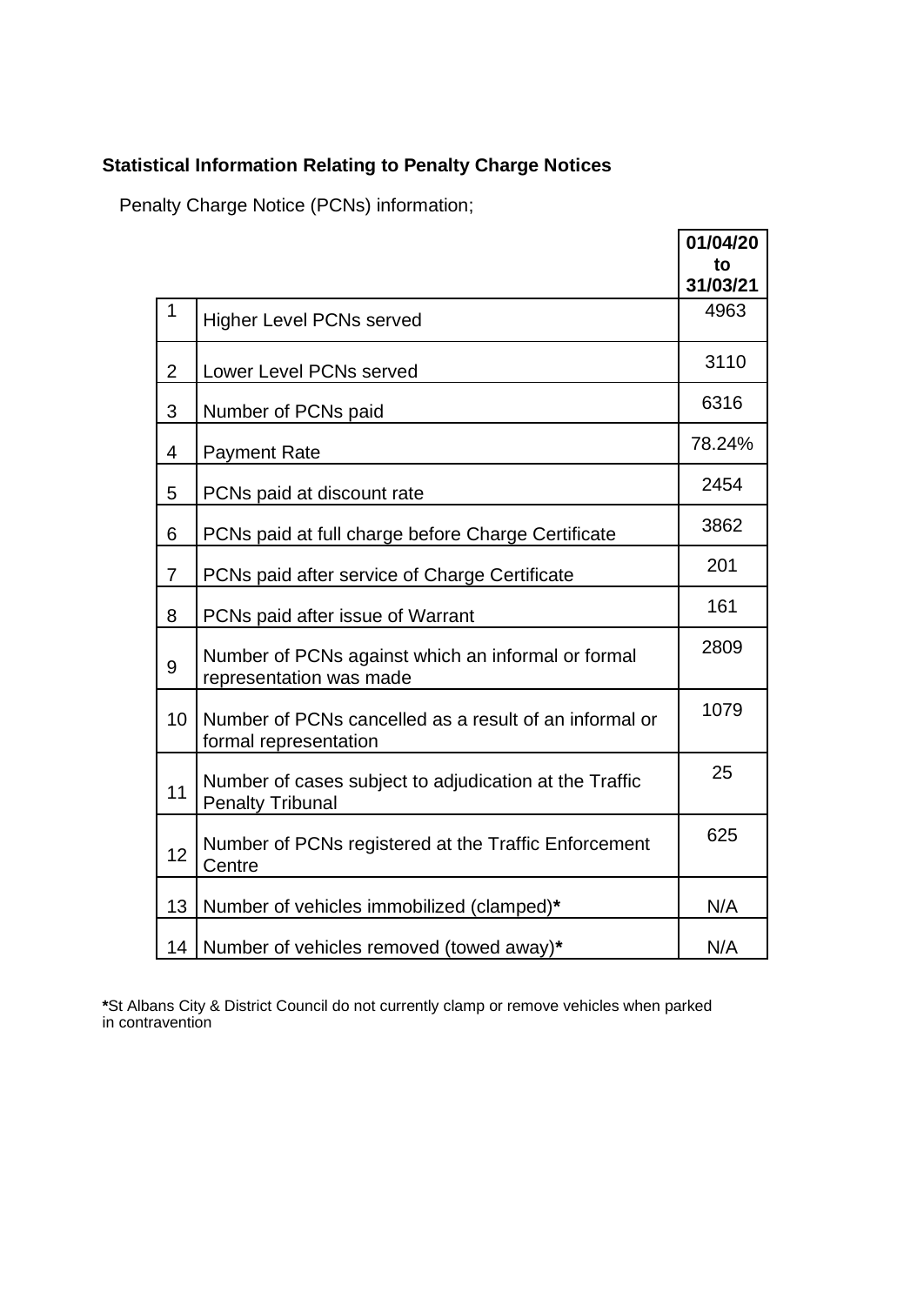

Details of our income and expenditure relating to section 55 of the Road Traffic Regulation Act 1984 is detailed below.

| Year                                | 2018/19             |  |
|-------------------------------------|---------------------|--|
| <b>ON-STREET</b>                    | £                   |  |
|                                     |                     |  |
| Income                              |                     |  |
| Pay & Display/Meters                | 294,712             |  |
| Residents, Visitors & Business      | 577,431             |  |
| Permits                             |                     |  |
| <b>Traffic Order Related Income</b> | 0                   |  |
| Other Non-PCN income                | 19,116              |  |
| PCN Income - On & Off Street        | 435,981             |  |
| Clamping/removals income            | n/a                 |  |
| <b>Total Income</b>                 | 1,327,241           |  |
|                                     |                     |  |
| <b>Expenditure</b>                  |                     |  |
| Contractors                         | 889,524             |  |
| <b>In-House Staff</b>               | 302,676             |  |
| <b>Support Costs</b>                | 58,437              |  |
| <b>Public Consultation</b>          | 6,484               |  |
| Equipment                           | 3,376               |  |
| Maintenance/Renewal                 |                     |  |
| Signs and Lines Maintenance         | 67,276              |  |
| <b>Debt Registration Fees</b>       | 24,000              |  |
| <b>Traffic Order Related Works</b>  | 1,783               |  |
| <b>Traffic Penalties Tribunal</b>   | 5,971               |  |
| Other Supplies (postage,            | 25,751              |  |
| printing, telephones, etc)          |                     |  |
| Clamping/removals                   | n/a                 |  |
| Expenditure                         |                     |  |
| Depreciation                        | 14,848              |  |
|                                     |                     |  |
| <b>Total Expenditure</b>            | 1,400,126           |  |
|                                     |                     |  |
| <b>Surplus/Deficit</b>              | $\ast$<br>$-72,885$ |  |

\*any deficit has to be made good by the Councils' general fund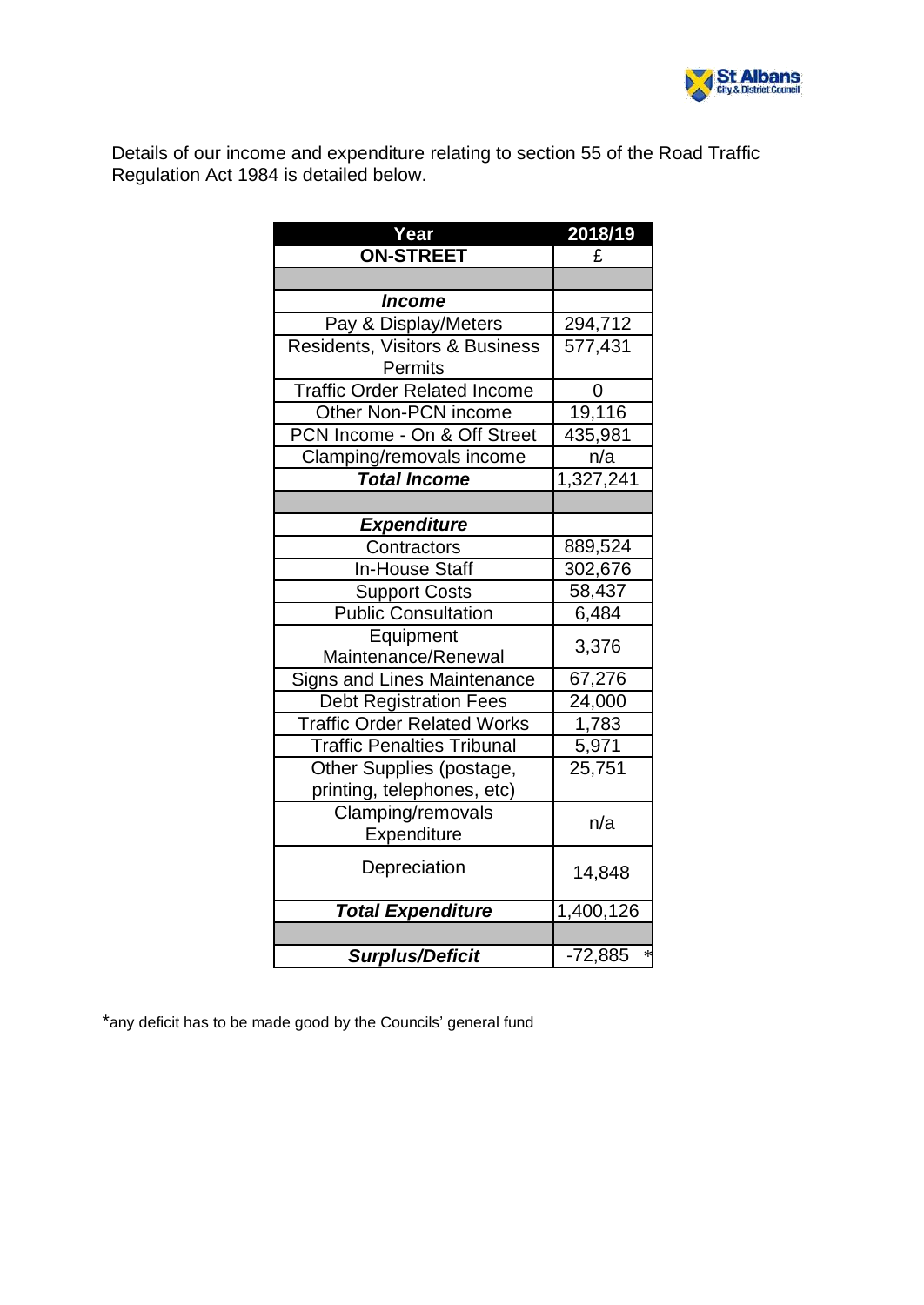

Details of our income and expenditure relating to section 55 of the Road Traffic Regulation Act 1984 is detailed below.

| Year                                | 2019/20   |
|-------------------------------------|-----------|
| <b>ON-STREET</b>                    | £         |
|                                     |           |
| <i><b>Income</b></i>                |           |
| Pay & Display/Meters                | 265,364   |
| Residents, Visitors & Business      | 560,679   |
| Permits                             |           |
| <b>Traffic Order Related Income</b> | 0         |
| Other Non-PCN income                | 12,375    |
| PCN Income - On & Off Street        | 231,165   |
| Clamping/removals income            | n/a       |
| <b>Total Income</b>                 | 1,069,584 |
|                                     |           |
| <b>Expenditure</b>                  |           |
| Contractors                         | 227,388   |
| <b>In-House Staff</b>               | 532,394   |
| <b>Support Costs</b>                | 67,046    |
| <b>Public Consultation</b>          | 3,051     |
| Equipment                           | 4,235     |
| Maintenance/Renewal                 |           |
| <b>Signs and Lines Maintenance</b>  | 19,221    |
| <b>Debt Registration Fees</b>       | 132       |
| <b>Traffic Order Related Works</b>  | 1,260     |
| <b>Traffic Penalties Tribunal</b>   | 5,777     |
| Other Supplies (postage,            | 69,957    |
| printing, telephones, etc)          |           |
| Clamping/removals                   | n/a       |
| Expenditure                         |           |
| Depreciation                        | 14,848    |
| <b>Total Expenditure</b>            | 945,308   |
|                                     |           |
| <b>Surplus/Deficit</b>              | 124,276*  |

\*Any surplus is ringfenced under section 55 of the Road Traffic Regulation Act 1984 and can only be used on transport/parking related activities.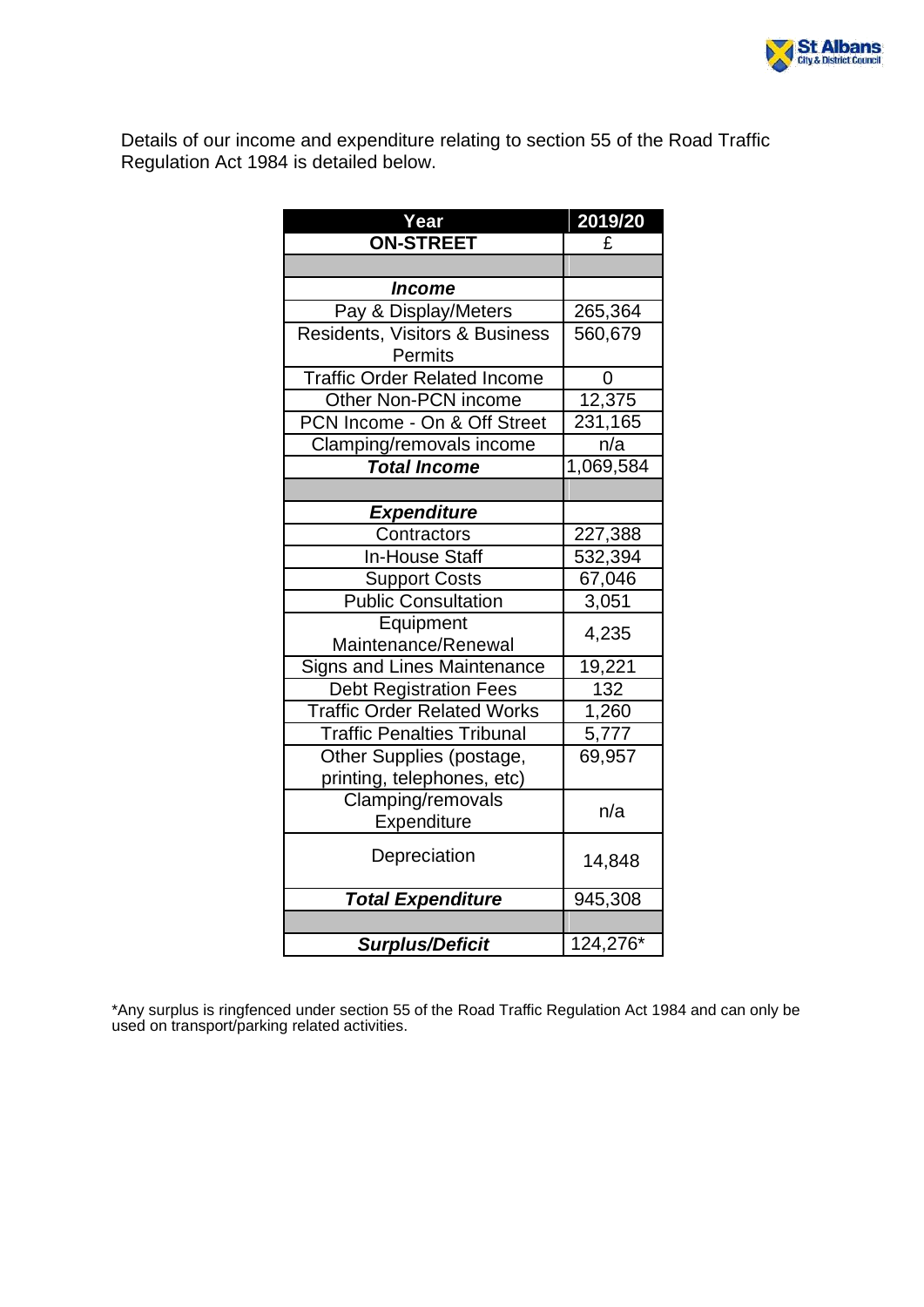

Details of our income and expenditure relating to section 55 of the Road Traffic Regulation Act 1984 is detailed below.

| Year                                | 2020/21            |  |
|-------------------------------------|--------------------|--|
| <b>ON-STREET</b>                    | £                  |  |
|                                     |                    |  |
| Income                              |                    |  |
| Pay & Display/Meters                | 109,781            |  |
| Residents, Visitors & Business      | 520,012            |  |
| Permits                             |                    |  |
| <b>Traffic Order Related Income</b> | 0                  |  |
| Other Non-PCN income                | 9,549              |  |
| PCN Income - On & Off Street        | 251,330            |  |
| Clamping/removals income            | n/a                |  |
| <b>Total Income</b>                 | 890,672            |  |
|                                     |                    |  |
| <b>Expenditure</b>                  |                    |  |
| Contractors                         | 8,479              |  |
| <b>In-House Staff</b>               | 879,918            |  |
| <b>Support Costs</b>                | 151,594            |  |
| <b>Public Consultation</b>          | 2,669              |  |
| Equipment                           | 2,967              |  |
| Maintenance/Renewal                 |                    |  |
| Signs and Lines Maintenance         | 34,393             |  |
| <b>Debt Registration Fees</b>       | 12,000             |  |
| <b>Traffic Order Related Works</b>  | 9,780              |  |
| <b>Traffic Penalties Tribunal</b>   | 1,012              |  |
| Other Supplies (postage,            | 275,535            |  |
| printing, telephones, etc)          |                    |  |
| Clamping/removals                   | n/a                |  |
| Expenditure                         |                    |  |
| Depreciation                        | 7,424              |  |
| <b>Total Expenditure</b>            | 1,385,771          |  |
|                                     |                    |  |
| <b>Surplus/Deficit</b>              | $\ast$<br>-495,099 |  |

\*any deficit has to be made good by the councils' general fund